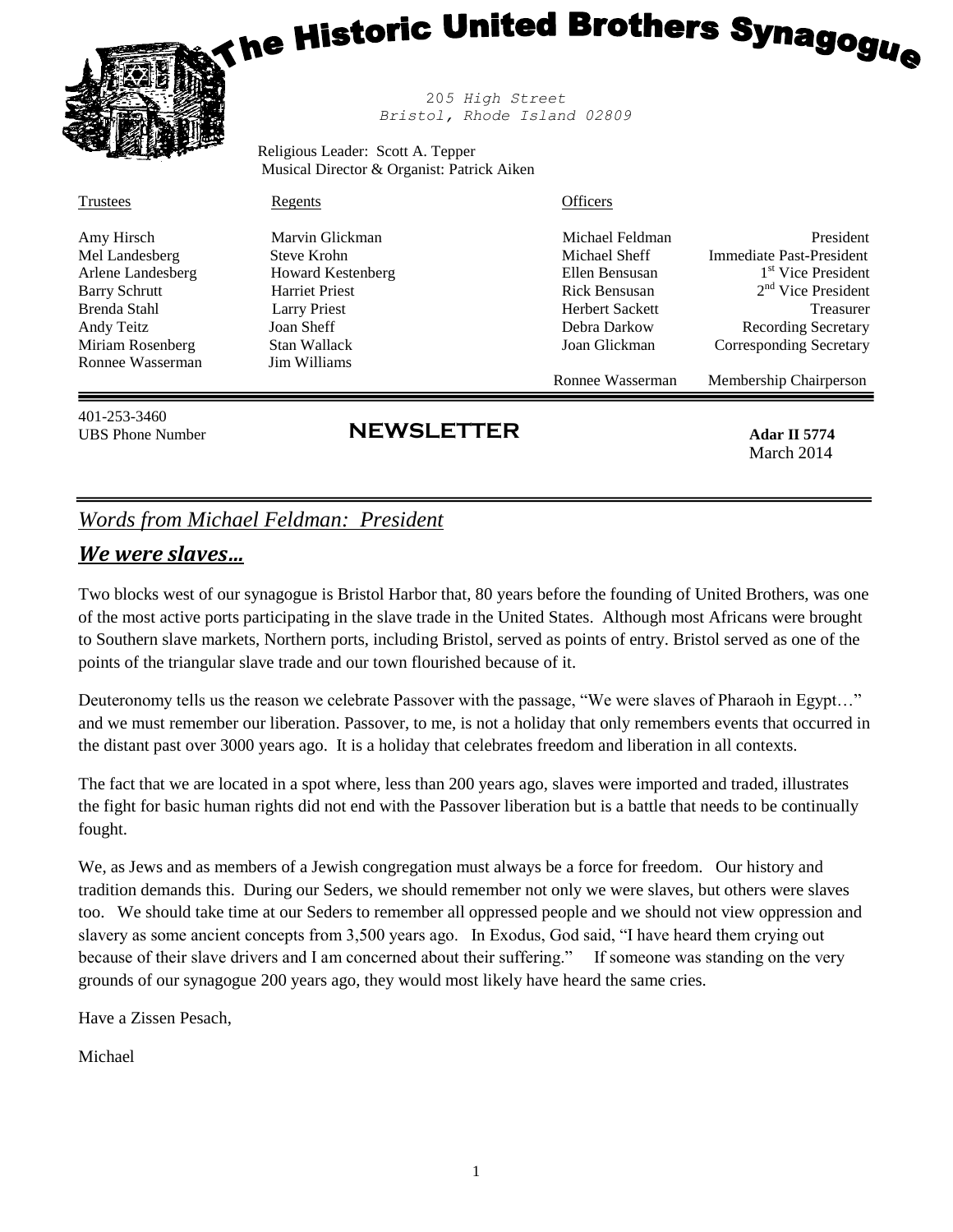#### Reflections from Dr. Michael Sheff: Religious and Historical Editor

#### **PESACH AGAIN**

The full moon of spring is a time of gathering. For our nomadic ancestors, it was a time to gather the flocks and drive them to the summer pastures. A time to gather the first grain of the year, barley. A time to gather together the extended families and a time to gather the whole nation to perform the rituals of the Temple. A time to tell the foundation story of our people, the exodus from Egypt. For us it is a time to remember our heritage.

The book of Exodus begins with the history of how seventy members of Israel's family went down into Egypt. How they prospered there and how that prosperity led to them being hated and feared. They came as shepherds, a despised class in Egypt and escaped by miracles. A familiar tale in Jewish history with a familiar ending, emigration to avoid oppression. It is this story that we tell every year on the full moon of spring when we gather for the Pesach Seder. There is scant archeological or historical evidence for this epic. Exodus is filled with tantalizing references to known Egyptian practices. Children of the leaders of subject nations were adopted into upper-class Egyptian society as hostages. Was Moses such a figure? Ancient societies were subject to agricultural catastrophes and epidemics. Was there a folk memory of these as the source of the ten plagues? Nomads wandered – and still wander – the deserts looking for water. Is all of Exodus myth, without foundation, or is it legend, small truths enlarged to serve a greater religious and national purpose? Any library has a shelf full of books attempting to explain Moses, the exodus, and the origins of the Pesach as though the account in Exodus is a verifiable truth. It is all Indiana Jones literature.

What is true is that the unverifiable mystery of remembered miracles was taken to be proof of the existence of a Deity with a special relationship to a people. Not just to a king or pharaoh, but to each member of the tribe. The concept of a Holy People and the one God was the unique discovery that bound the nation together.

When family and friends gather to eat the Paschal feast we read the Haggadah to celebrate that discovery. We embroider the tale in Exodus and interweave it with ancient customs of hospitality and eating, Rabbinic discussions, and prayer. We accompany this annual retelling with wine and song to salute our freedom from bondage and make promises for the future. When we say l'shana habbah b'yerushaliym we may not mean it literally, but we do so to recognize that we are links in a very long chain.

Happy Pesach to everyone.

#### **Hanukah Latke Festival:**

The December Shabbat service was celebrated by a guest rabbinical student, Rebekah Goldman and preceded by the annual Latke Festival. Everyone contributed to a fabulous meal with latkes, salads and other delicious choices. Due to the growing popularity of this event, we were all glad to see Elaine Arbor arrive slightly late, like a Jewish calvary with a much needed extra platter of latkes! The festival continued as we waited for the arrival of Patrick to lead the musical accompaniment, so Michael Feldman declared that we should just serve dessert as well! More delicious selections were provided by congregants to top off a wonderful meal. Michael Sheff declared that it was, "A very Chekovian moment. The organist isn't here, so let's eat dessert!" The entire evening was capped off with a wonderful service and the beautiful singing voice and slight southern twang of our guest, Rebekah.

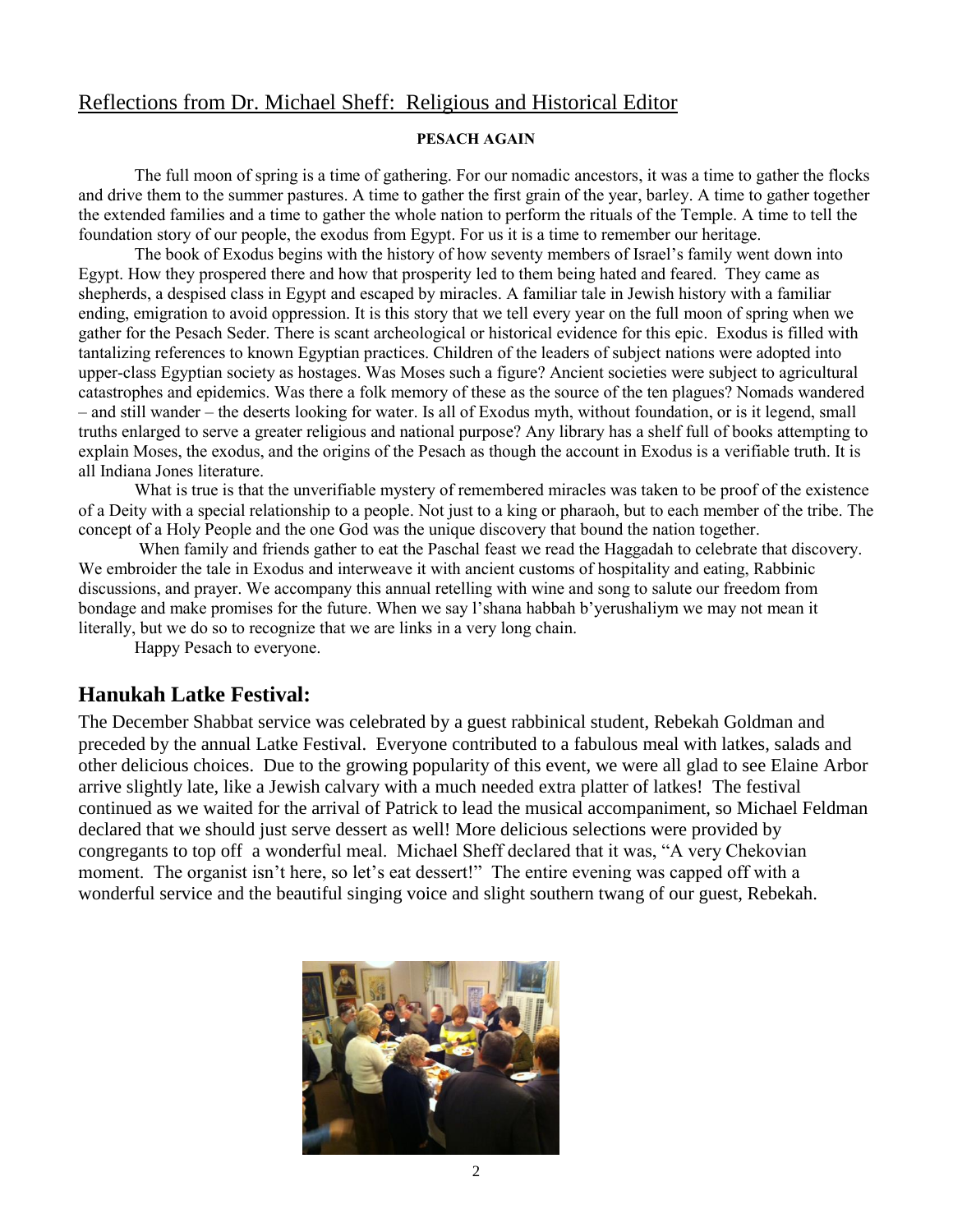#### **Recent Bar Mitzvah of Jake Wallack:**

January 11th was a joyous day for the Wallack family and for United Brothers Synagogue, when Jake Wallack celebrated his Bar Mitzvah. Jake is the son of Anya Radar Wallack and Stanley Wallack. He was skillfully tutored by temple member Sandra Freedman. Congratulations to the entire Wallack family.



 Jake Wallack Jake, Sandra Freedman, Jake and his brothers Reuven and Seth Anya Rader Wallack and Stan Wallack

#### **Book club:**

Plan to join our book club this year!! It's a great time to spend talking and sharing thoughts about the literature that we read. Everyone is welcome. The next meeting is Thursday, April  $3<sup>rd</sup>$  and the book selection is "The Obituary Writer" by Ann Hood. This is "A sophisticated and suspenseful novel about the poignant lives of two women living in different eras (Amazon)." The following meeting is Thursday, May  $8<sup>th</sup>$  and the selection is, "The Book of Jonah" written by Faye and Michael Feldman's nephew, Joshua Max Feldman. This is Joshua's first book and is, "A major literary debut, an epic tale of love, failure, and unexpected faith set in New York, Amsterdam, and Las Vegas (Amazon)."

#### STAY TUNED FOR THE FOLLOWING EVENTS:

**Saturday, March 22<sup>nd</sup>:** Wine tasting event. Southern hemisphere kosher wines presented by Steve Krohn. This event is from 4-6PM at the temple and is \$15 per person for members and \$20 per person for nonmembers. Please RSVP to the temple email as soon as possible if you are interested in attending.

**Tuesday, April 15**: Second night Passover Seder. The Seder will be at 6:30 PM at the temple. More information will be sent out by email, but put the date on your calendar.

**May:** Annual Dinner. Stay tuned for more information.